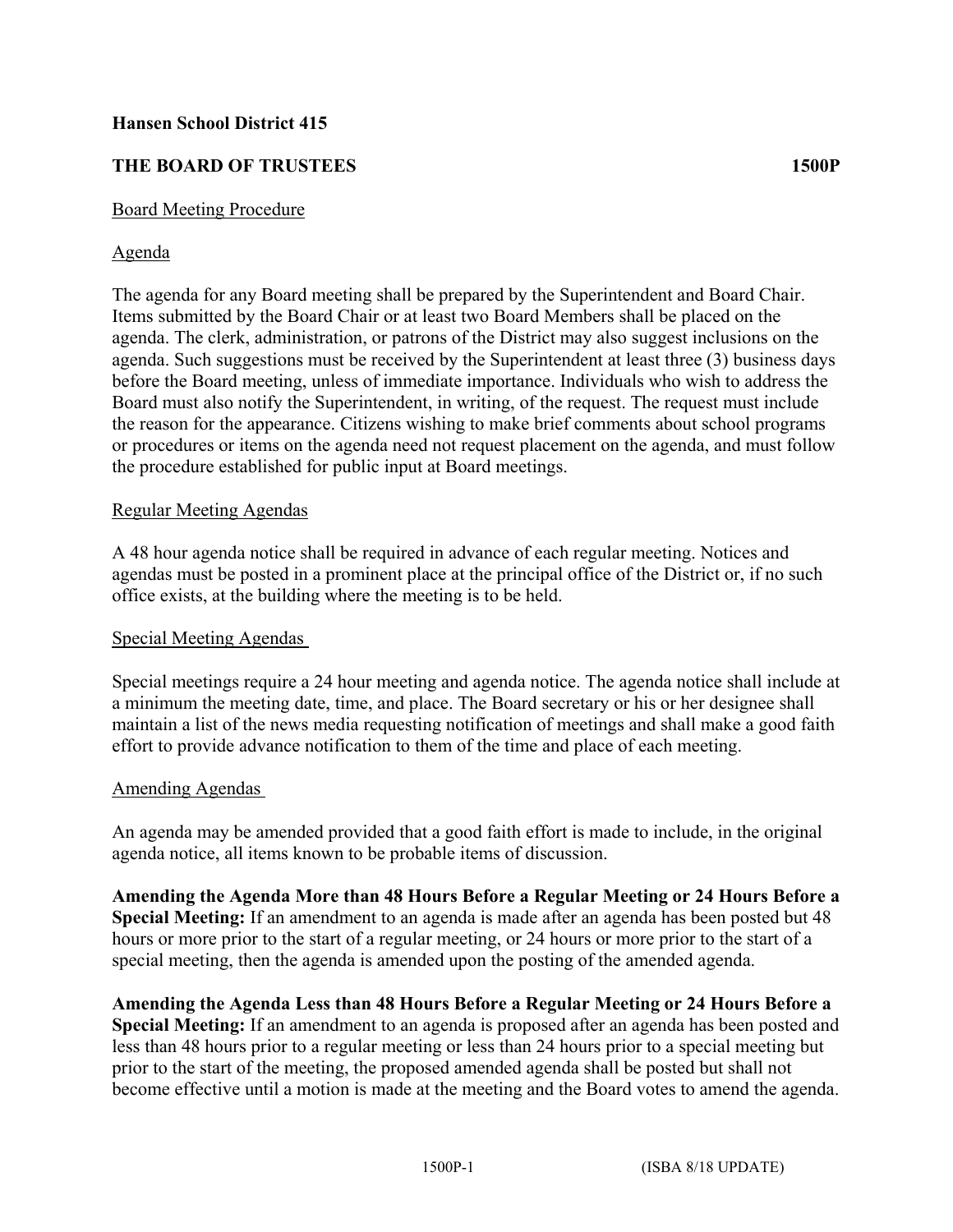**Amending the Agenda After the Start of a Meeting:** An agenda may be amended after the start of a meeting upon a motion that states the reason for the amendment and states the good faith reason the agenda item was not included in the original agenda posting.

## Negotiation Meeting Notices

Notice of all negotiation sessions between the District and the local education organization shall be posted at the earliest time practicable on the front page of the District's website. Additionally, if time permits, the District shall post notice of the negotiation sessions within 24 hours at the same physical locations the District uses for posting its regular meetings.

## Order of Business

The order of business will be determined by the Board Chair and Superintendent with input from the Board. Upon consent of the majority of the Members present, the order of business at any meeting may be changed.

## Consent Agenda

To expedite business at a Board meeting, the Board approves the use of a consent agenda, which includes those items considered to be routine in nature. Any item which appears on the consent agenda may be removed by a Member of the Board. It is strongly suggested that any Board Member who wishes to remove an item from the consent agenda give advance notice in a timely manner to the Board Chair and Superintendent. The remaining items will be voted on by a single motion. The approved motion will be recorded in the minutes, including a listing of all items appearing on the consent agenda.

### Action Items

All agenda items that require a vote shall be identified on the agenda as such. Final action may not be taken on agenda item added after the start of a meeting unless an emergency is declared necessitating action at that meeting. The declaration and justification shall be reflected in the Board minutes.

### Minutes

The clerk shall keep written minutes of all open Board meetings, which shall be signed by the Chair and the clerk. The minutes shall include:

- 1. The date, time, and place of the meeting;
- 2. The presiding officer;
- 3. Board Members recorded as absent or present;
- 4. All motions, resolutions, orders, or ordinances proposed and their disposition;
- 5. The results of all votes, and upon the request of a Member, the vote of each Member, by name;
- 6. Legal basis for recessing into executive session; and